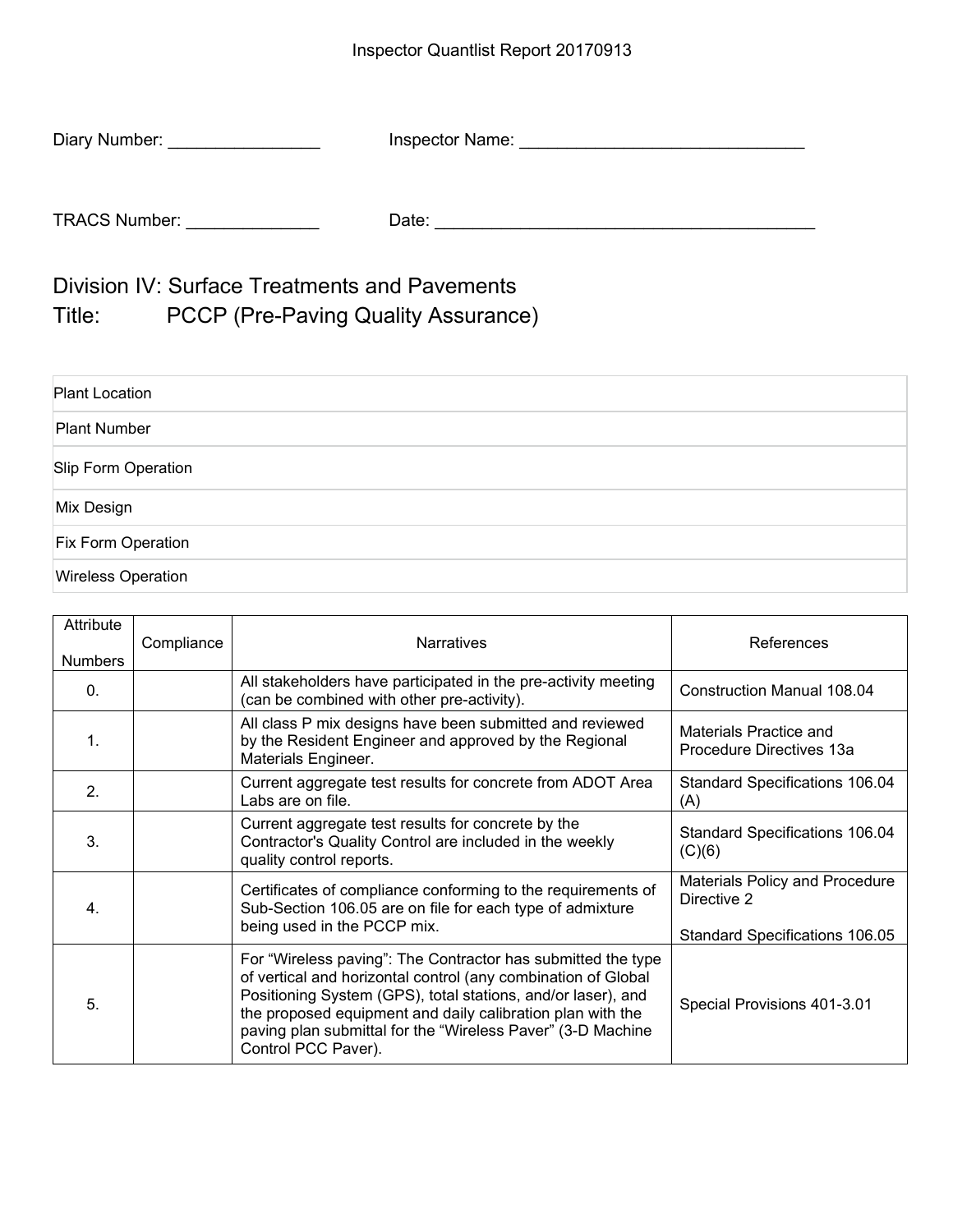| 6.  |                 | For "Wireless paving": At least 10 days prior to paving, the<br>Contractor has provided the Engineer with eight hours of<br>formal training on the equipment proposed by the Contractor<br>to be utilized for 3 D Machine Control PCC paving.                                                                                         | Special Provisions 401-3.01                       |
|-----|-----------------|---------------------------------------------------------------------------------------------------------------------------------------------------------------------------------------------------------------------------------------------------------------------------------------------------------------------------------------|---------------------------------------------------|
| 7.  | paving.         | For "Wireless paving": The Contractor has provided<br>electronic data from the 3 D slope model in a format<br>acceptable to the Engineer for approval 10 days prior to                                                                                                                                                                | Special Provisions 401-3.01                       |
| 8.  |                 | The Certificates of Compliance to which state that steel or<br>iron products incorporated into the project meet the Buy<br>America Act requirements', certifying that all manufacturing<br>processes producing a steel or iron product, including any<br>application of a coating to iron or steel, occurred in the<br>United States. | 23 CFR Part 635.410                               |
|     |                 |                                                                                                                                                                                                                                                                                                                                       | <b>Standard Specifications 106.05</b>             |
|     |                 |                                                                                                                                                                                                                                                                                                                                       | Standard Specifications 106.15                    |
| 9.  | sticker or not. | Certificates of compliance conforming to the requirements of<br>Sub-Section 106.05 are on file for liquid-membrane forming<br>(curing) compound, whether pre-approved with a green                                                                                                                                                    | Materials Practice and<br>Procedure Directives 3a |
| 10. | compound.       | Project personnel have contacted the appropriate lab<br>(Central or Regional) to verify and document information for<br>pre-approved containers of liquid-membrane forming (curing)                                                                                                                                                   | Materials Practice and<br>Procedure Directives 3a |
| 11. |                 | The liquid-membrane forming (curing) compound supplied<br>conforms to the requirements of AASHTO M 148, Type 2<br>compound with either a Class A or Class B vehicle.                                                                                                                                                                  | Standard Specifications 1006-<br>2.05             |
| 12. |                 | The liquid-membrane forming (curing) compound container is<br>equipped with a calibrated sight glass; or another method<br>has been approved by the Engineer, for verification of the<br>quantities used.                                                                                                                             | <b>Standard Specifications 401-</b><br>3.04(G)    |
| 13. | paving.]        | A detailed sequence and schedule of concrete placement<br>operations (paving operations) has been submitted and<br>approved prior to the start of work. [At least 10 days prior to                                                                                                                                                    | <b>Standard Specifications 401-</b><br>3.01       |
| 14. |                 | Safety Plan has been submitted and safety meetings are<br>being conducted and safe jobsite conditions are maintained.                                                                                                                                                                                                                 | Standard Specifications 107.08                    |
|     |                 |                                                                                                                                                                                                                                                                                                                                       | <b>Construction Manual 401-1.10</b>               |
| 15. | offset points.  | Survey plan was submitted with the staking plan to include                                                                                                                                                                                                                                                                            | <b>Standard Specifications 401-</b><br>3.03(A)    |
|     |                 |                                                                                                                                                                                                                                                                                                                                       | <b>Standard Specifications 925-</b><br>3.01       |
| 16. |                 | Staging plan is submitted showing how the paving will be<br>accomplished while maintaining traffic through the project.                                                                                                                                                                                                               | Construction Manual 401-1 (6)                     |
| 17. |                 | Traffic control plan was submitted conforming to subsection<br>701-1 showing how the work will be safely separated from<br>traffic including ingress and egress points as well as<br>protection of the concrete during curing.                                                                                                        | Construction Manual 401-1 (7)                     |